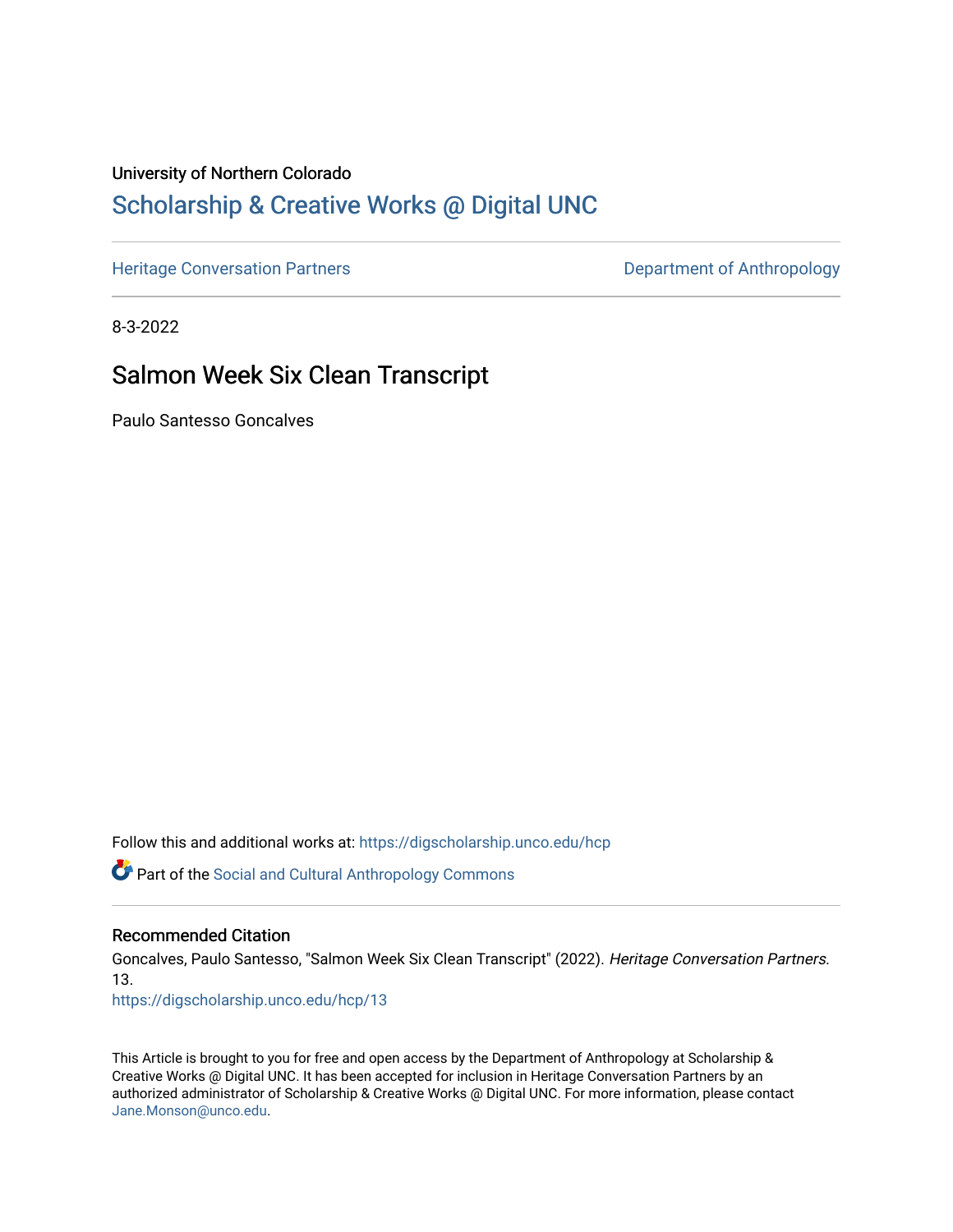## **HERITAGE CONVERSATION PARTNERS PROJECT- SESSION 6**

## **TRANSCRIPTION COVER SHEET**

**INTERVIEWEE:** Paulo Santesso Goncalves

**PRESENT:** Paulo Santesso Goncalves, Aiden Modrell, Hannah Miller, Kayla Watkins, and Aiyana Montez

**PLACE OF INTERVIEW:** Remote Zoom Session. Greeley, CO.

**DATE OF INTERVIEW:** 8 March 2022

**LANGUAGE(S):** English

**INTERVIEWER(s):** Aiyana Montez, Aiden Modrell, Hannah Miller, Kayla Watkins

**RECORDIST:** Aiden Modrell (through Zoom)

**TRANSCRIBED BY:** Maddy Carpenter and Kayla Watkins

**TRANSCRIPT PROOFED BY:** Aiden Modrell, Kayla Watkins, Aiyana Montez, Danny Celentano, Tally Eastman, Maddy Carpenter, and Kaden Schissler

**TRANSCRIPT ANALYSIS BY:** Aiden Modrell, Kayla Watkins, Aiyana Montez, Hannah Miller, Tally Eastman, Kaden Schissler, Danny Celentano, and Maddy Carpenter

**BRIEF DESCRIPTION OF CONTENTS:** This transcript includes content on jobs and working, as well as conversations about the government and economic differences between the United States and Brazil.

| <b>REFERENCE:</b> | $AMOD = Aiden Modrell$           |
|-------------------|----------------------------------|
|                   | $AMON = Aiyana Montez$           |
|                   | $HM =$ Hannah Miller             |
|                   | $KW = Kayla Watkins$             |
|                   | $PAULO = Paulo Santos$ Goncalves |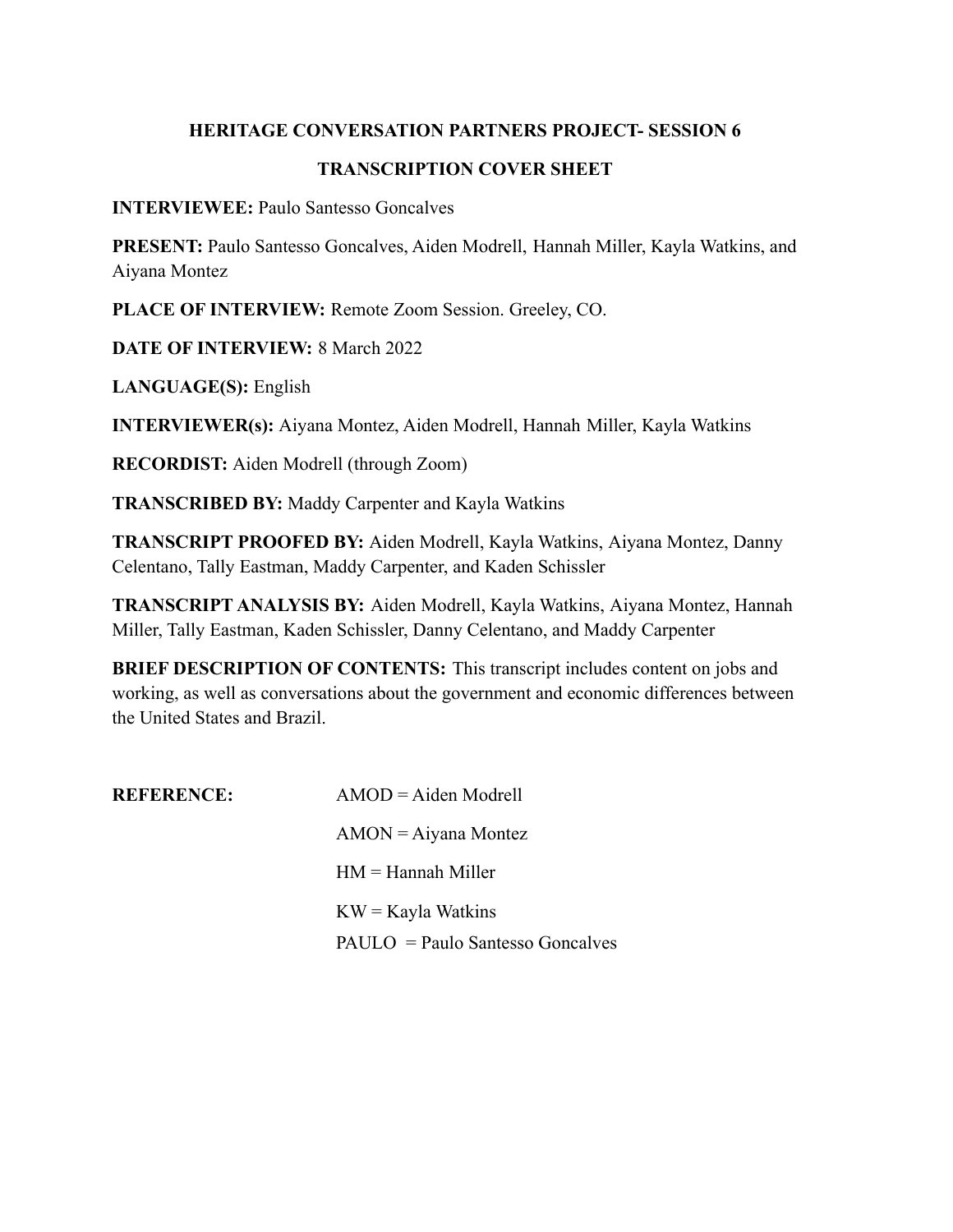#### **TRANSCRIPT**

#### **[Timestamp: 0:00]**

**PAULO**: Hi, Hannah.

**HM**: Hi, how are you?

**PAULO**: I'm fine, and you?

**HM**: Pretty good.

PAULO: Good good. Oh my gosh. Good see you.

**HM**: Yeah, it's good to see you too.

**AMOD**: Hello Paulo, how's it going?

**PAULO**: I'm fine, and you?

**AMOD**: Doing better.

**PAULO**: Okay. I-I try, I tried to speak the questions. I studied questions, today [chuckles].

**AMOD**: Very good!

**PAULO**: Yes. I think, is the job working is very important for people as well. But start? Let's go?

**AMOD**: Yeah, we can start.

PAULO: Okay, I-I listen the job okay.

**AMOD**: Mhm.

**PAULO**: But come on. Let's go. What questions [unintelligible] ..is speaking Spanish okay. Or no?

**AMON**: Uh, no, no.

**HM**: I think that might have been Kayla? I think who spoke Spanish, or is learning it at least.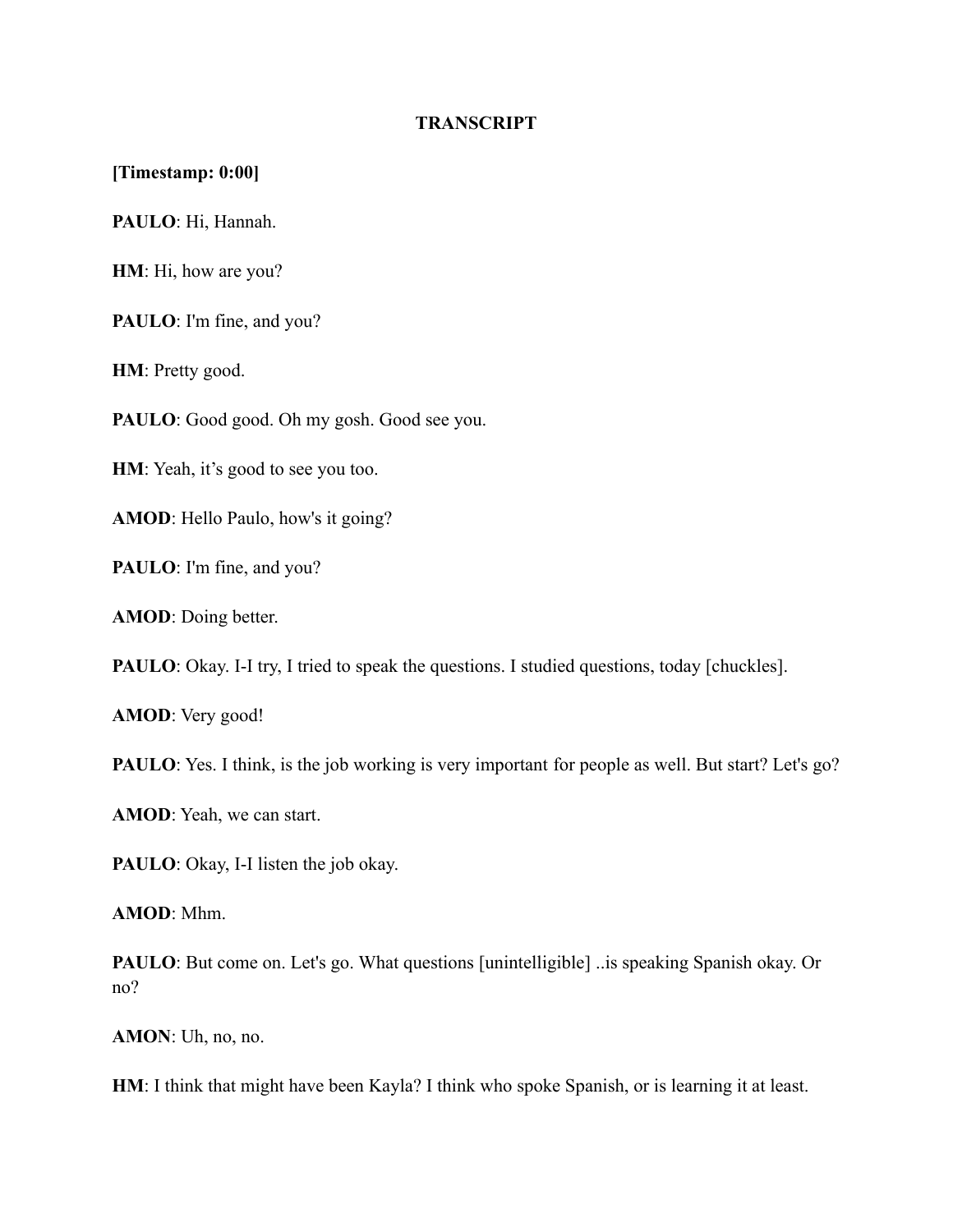**PAULO**: Hannah, your audio is very [Portuguese]. Audio.

**AMOD**: You're, you're kind of cutting out a little bit.

**HM**: Okay it's probably my wifi. I can hook up to my hotspot again, if it will let me.

**PAULO**: My Internet today is no-no good [shakes finger]. Okay.

**AMOD**: I've been hearing that there's quite a few problems recently.

**PAULO**: Right. Okay, let's go.

**AMOD**: Yeah let's go.

**PAULO**: [reading question] Job, do you have a job, do you enjoy it? Whoa man, [unintelligible] I don't have I don't have a job. I need one job in USA. In Brazil-

**AMON**: What about at home? Do you take care of stuff at home, since your wife works?

**PAULO**: Oh, I don't know, I don't understand.

**AMON**: Do you do, like, chores and things at home, since your wife works?

**PAULO**: Ah, in my home. Yeah, in home I job in Internet but in Brazil, I- I'm business in [unintelligible] I still I still for internet expertise [stutters] I'm sorry [translating on phone].

AMON: You're okay, you're just fine... Expertise?

**PAULO**: Sports clothes, I still in Internet in Brazil, I in this one site, the platform is [unintelligible] free and then medical delivery platform, and I still I sports clothes.

**AMON**: Okay.

**PAULO**: I, in my one person's own partner.

**AMON**: Okay, so you still run that.

PAULO: You say I study English.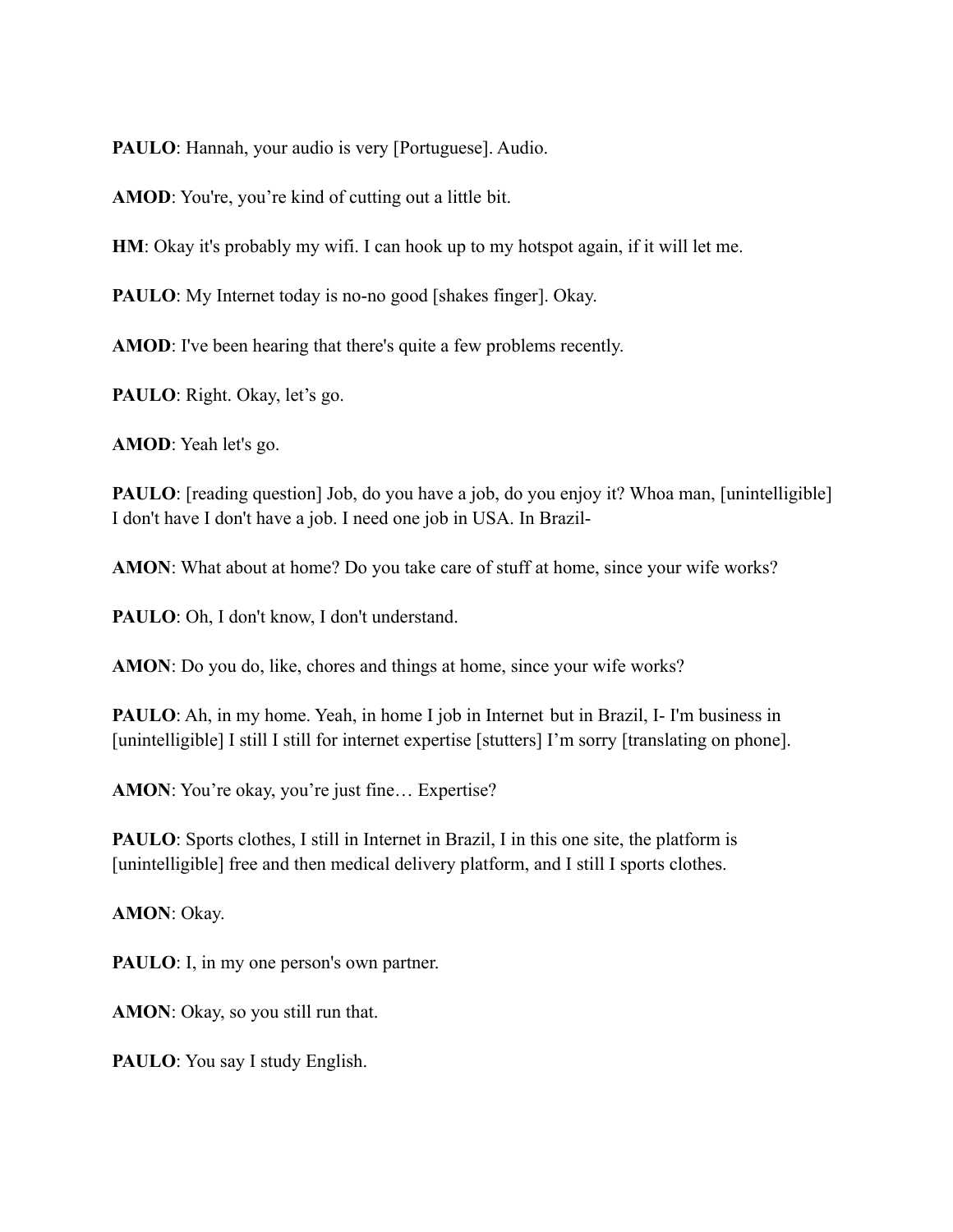**AMON**: Yeah.

**PAULO**: If you work in the home you're working at home [Portuguese] Oh my gosh.

**AMON**: So you wash?

**PAULO**: Wash, yes. But and and the number and then two-two questions. How long how long your plane I stay in your yours [unintelligible] jobs in USA I don't know I don't have a job. I need a job. In Brazil and as long as it's working that's okay. You continue. Understand? I need to practice more speaking English.

**AMOD**: Learning English is kind of a job.

**AMON**: It takes a long process

**PAULO**: What? Sorry?

**AMON**: It's a very long process.

**PAULO**: Yes, step by step. I-I did casions [meaning applications] today, day by day.

**AMON**: Yeah.

**PAULO**: But is difficult. Difficult speak, difficult speak. But 2 months [thumb up] is [Portuguese] my best.

**AMOD**: You've gotten better.

**HM**: You have yeah.

**PAULO**: Yeah.

**AMON**: You have an easier time listening and understanding English than speaking it?

**PAULO**: Sorry.

**AMON**: Can you can you understand English better than you feel you can speak it?

**PAULO**: I understand English is more but, but I speak it more is more.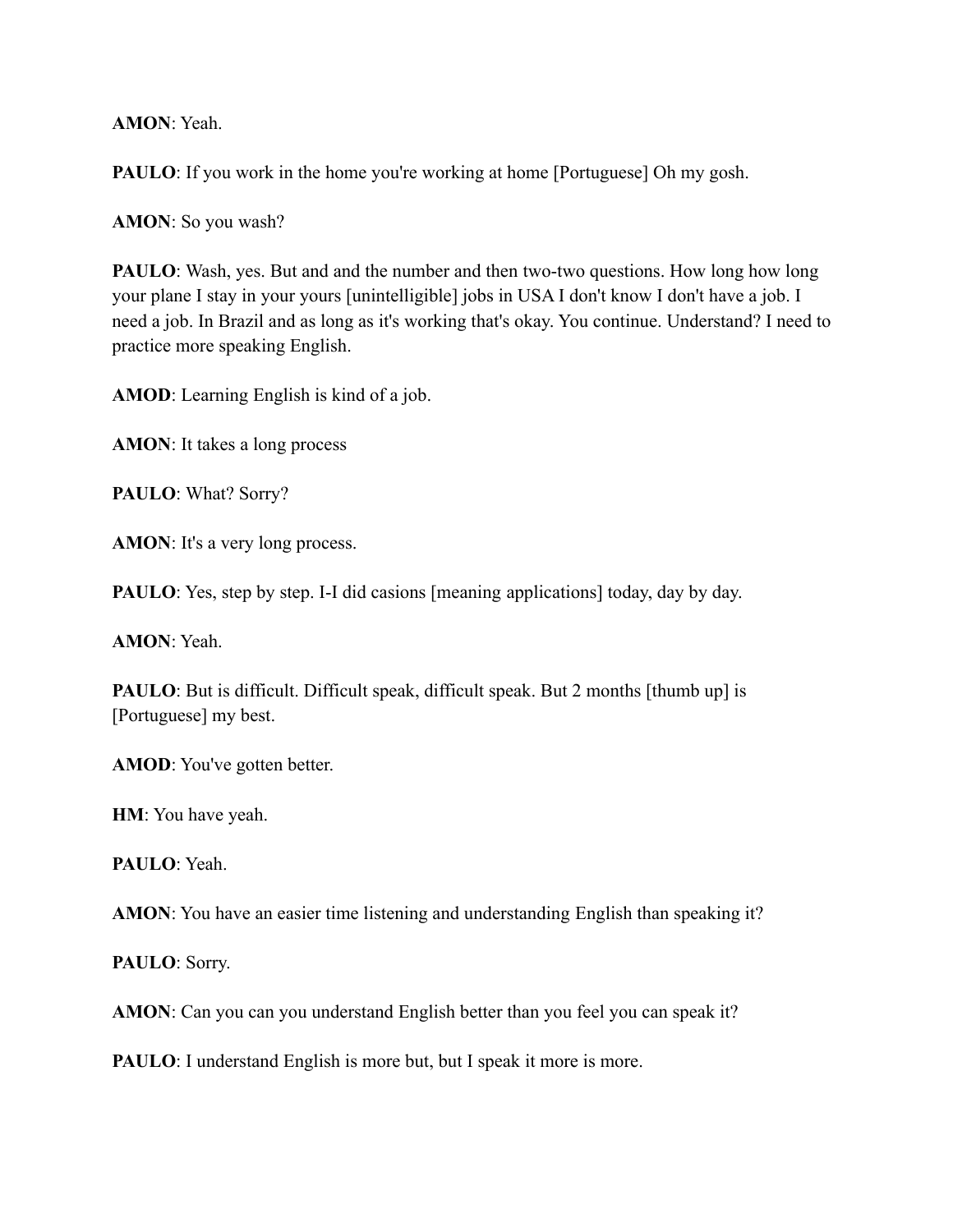**AMON**: Yeah, it's harder. I can, I can listen to Spanish and I can pick some things out of it, but understand some of it, but I have a really hard time speaking it.

**PAULO**: Ah, okay.

**AMON**: I totally understand that.

PAULO: In USA I use mix language.

**AMON**: Yeah.

**PAULO**: Speaking Spanish more less speaking English. But I try, that's right the communications.

**AMON**: My roommate is just like that, he speaks English. He'll speak half Spanish half English when he's on the phone with his parents.

**PAULO**: Yeah but let's go.

**AMON**: Okay, next question.

**PAULO**: This question three [holds up three fingers], okay. Ten questions, okay. There's the the internet is I, I see ten questions. Questions three. [reading] Why did you choose your preferenceprofessions, why did you choose professions. My-my, I studied my-my, I have a degree in business administrations. [Portuguese] in university, business administrations. I have always work in the commercial [in Portuguese] area.

**AMON**: Commercial business?

**PAULO**: Commercial business. I [Portuguese] the Internet and then this but my leaving [Portuguese] I work in the commercial area area commercial.

**AMOD**: Yeah you work in the commercial area.

**PAULO**: I like in the relating to people. I like I love relationship people in area commercial is very good. But that's what is in your say I don't know [Portuguese] I don't have the working in the store, bookstore, no and I haven't [Portuguese, translates it].

**AMON**: Did you say a vendor?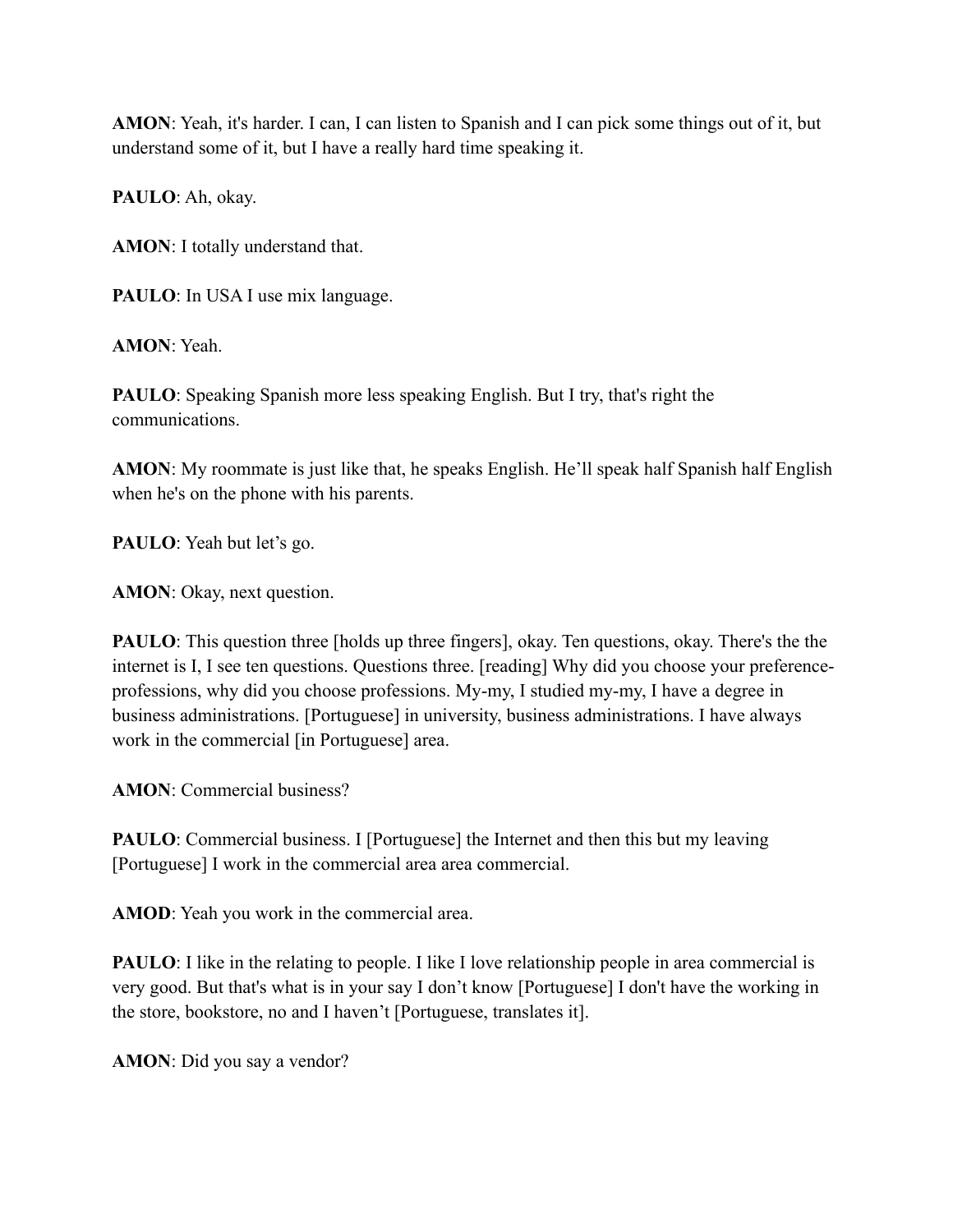**PAULO**: Vendor. sale sale.

**AMON**: Sales.

**AMOD**: Sales.

**PAULO**: Sale, sale. No, no, sale. No working in sale, for sale. No speak [referring to not being able to speak English].

**AMON**: You don't like [unintelligible] sales. It would be difficult for you right now but I'm sure after a little bit of more time practicing you would be great at it.

**PAULO**: Yeah. But [shrugs] No problem, no problem. And one questions I guess for you. I need you to stop 15 before, okay?

**AMON**: Okay, yeah.

**PAULO**: I will make an apartment.

**AMOD**: No problem, you're good.

**PAULO**: No right this is really easy, this is fast questions. as fast as [mimicking talking] finish [chuckling]. But questions four, okay? Oh, Kayla! Kayla speaking Spanish more.

**KW**: Poquito [Spanish].

**PAULO**: Un poquito [laughing]. Kayla is helping me, okay. [reading question] What kind of work did you do in the country before coming to USA? I work in the Internet business, okay?

**AMOD**: Yeah, the Business Administration that you were saying before.

**PAULO**: Yeah, in Brazil today, the situation economic years in Brazil in the world, no, no good situation economical, because the pandemic.

**AMOD**: Yeah the pandemic is, is really-

**PAULO**: It's very difficult, same, very difficult negotiations. But [Portuguese] USA I go I go USA, my business is USA is good it's very good it's good. But [Portuguese, translating] economy, economy [Portuguese] economical rewards is step by step.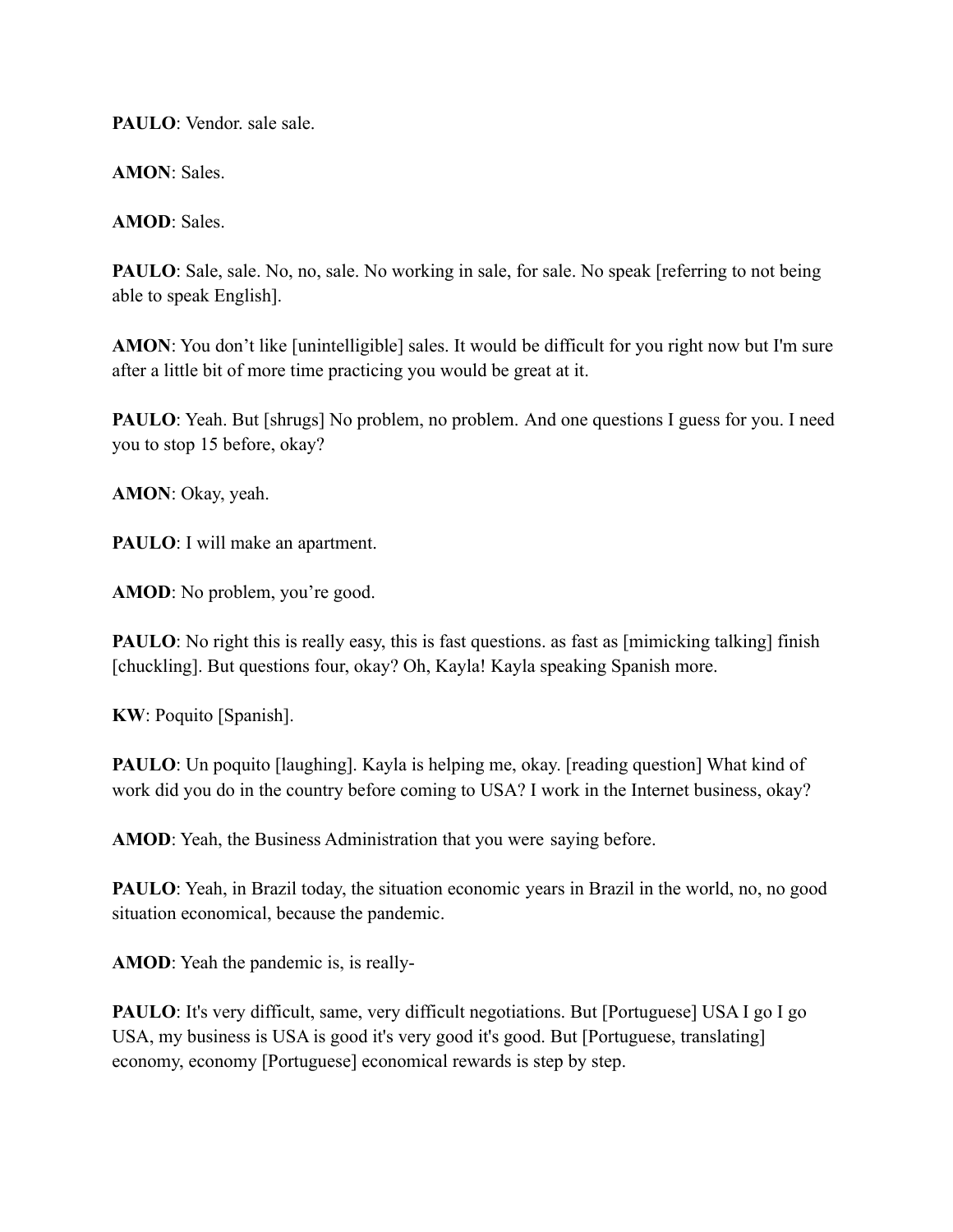**AMON**: It's a process.

**PAULO**: The economy [speaking almost full Portuguese sentence].

**AMON**: Yeah, it's very difficult.

**PAULO**: Very difficult.

**[Timestamp: 20:00]**

**AMOD**: So, do you see, do you see an economic difference between Brazil and the US?

**PAULO**: Yes, it's different it's different. But USA is economically, the words is very important, the words in Brazil is very important economic and America Latina and South America. In the words in the agro I grew and the food's agro.

**AMON**: Agriculture?

**PAULO**: Agriculture, it is very important in Brazil for the world, but [unintelligible] the agro for month. [unintelligible] eat.. anything, very very important in Brazil. But USA it's big country, the influence.

**AMOD**: Yet it kinda influences the whole world.

**PAULO**: Today and the war and Russia in Ukraine it is, oh my God, it says no good, no good for the world. No good, the economic, no good. But, let's go, come on [eager]. More practice is later more speaking more practical for me. [reading] What is the purpose to work. The biggest purpose to everyone is earning money. Money [unintelligible]. And money is very important for living, for living.

**AMON**: It is.

**PAULO**: The negotiations, the drugs, change, anything. But-

**AMON**: Yeah, you have to have money to live.

**PAULO**: [unintelligible] for food, and productive, is very important. [Portuguese-how do you say… in English. Asking for help.] Is very important, money is very important productive. 2 [holds up 2 fingers] important.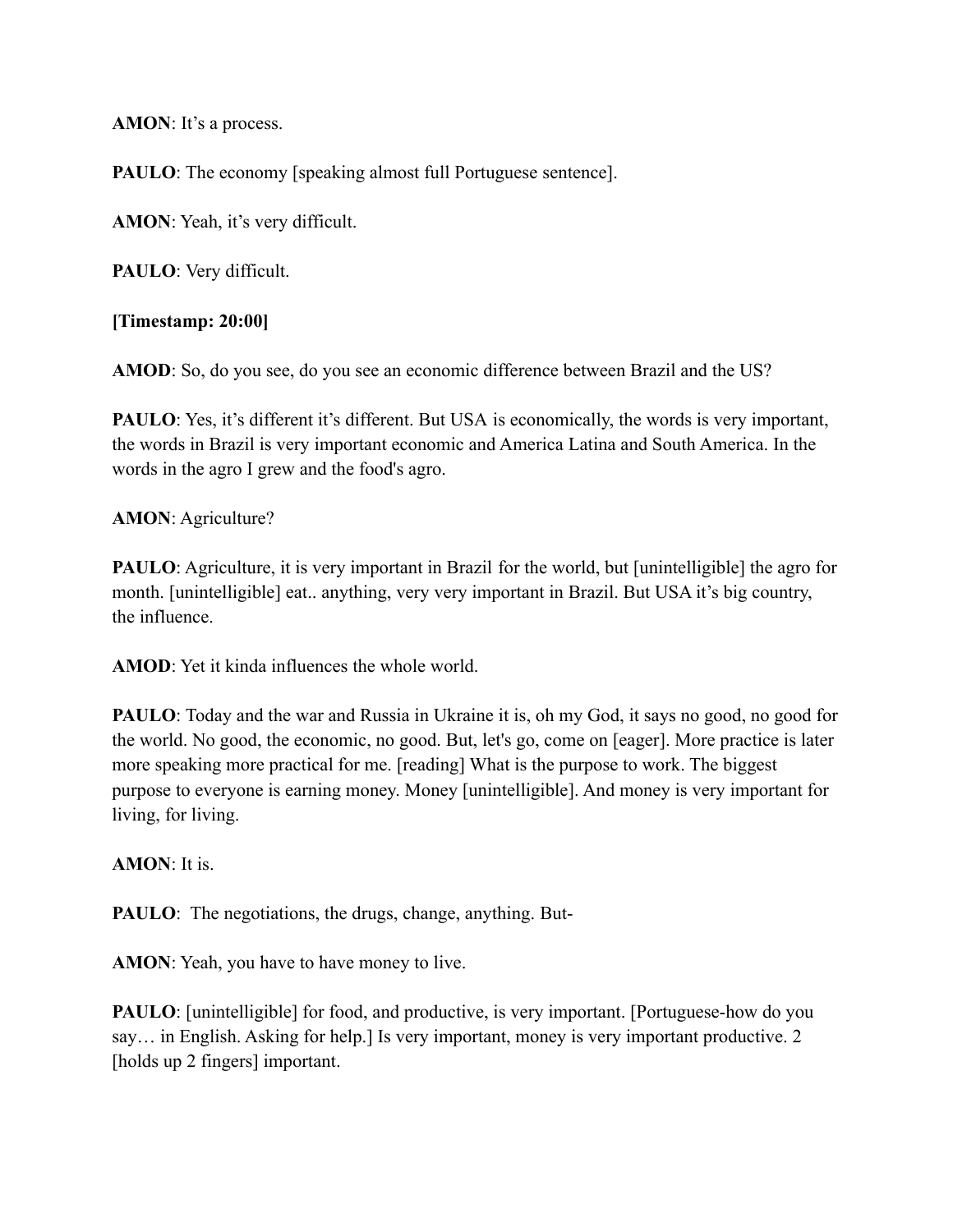**AMOD**: Yeah kind of you get money but also something to be like productive-

**PAULO**: Yeah.

**AMOD**: In-in the world and give you something to do.

**HM**: It kind of gives you like a purpose in life almost, if that makes any sense.

**PAULO**: I understanded the 50% of your questions [laughing]. The chat I see is more.

AMON: It's easier for you to understand over the chat?

**PAULO**: Yes, this is my more easy in the chat [mumbling Portuguese].

**AMON**: Okay, I think Hannah is putting it in the chat.

**PAULO**: I read it, is more easy. [reading chat and translating, jokes about needing glasses]. I am old man.

**AMON**: I usually need my glasses too.

**PAULO**: Yes, is [struggling] purpose, purpose.

**AMOD**: Purpose.

**PAULO**: Purpose.

**AMOD**: There you go.

**PAULO**: Is very important for me. No, no- have is very important and money is very, very important but purpose is more very important for me. [Portuguese, translating] Productive is very important. I-I have one working- Oh I'm sorry today my my my tonight my dog no more. No more sleep.

**AMON**: Aw, did your dog die?

**AMOD**: Oh, I'm so sorry.

**PAULO**: This is-[holding head] Father I have pain my head my father. I don't know I on the brink of patience.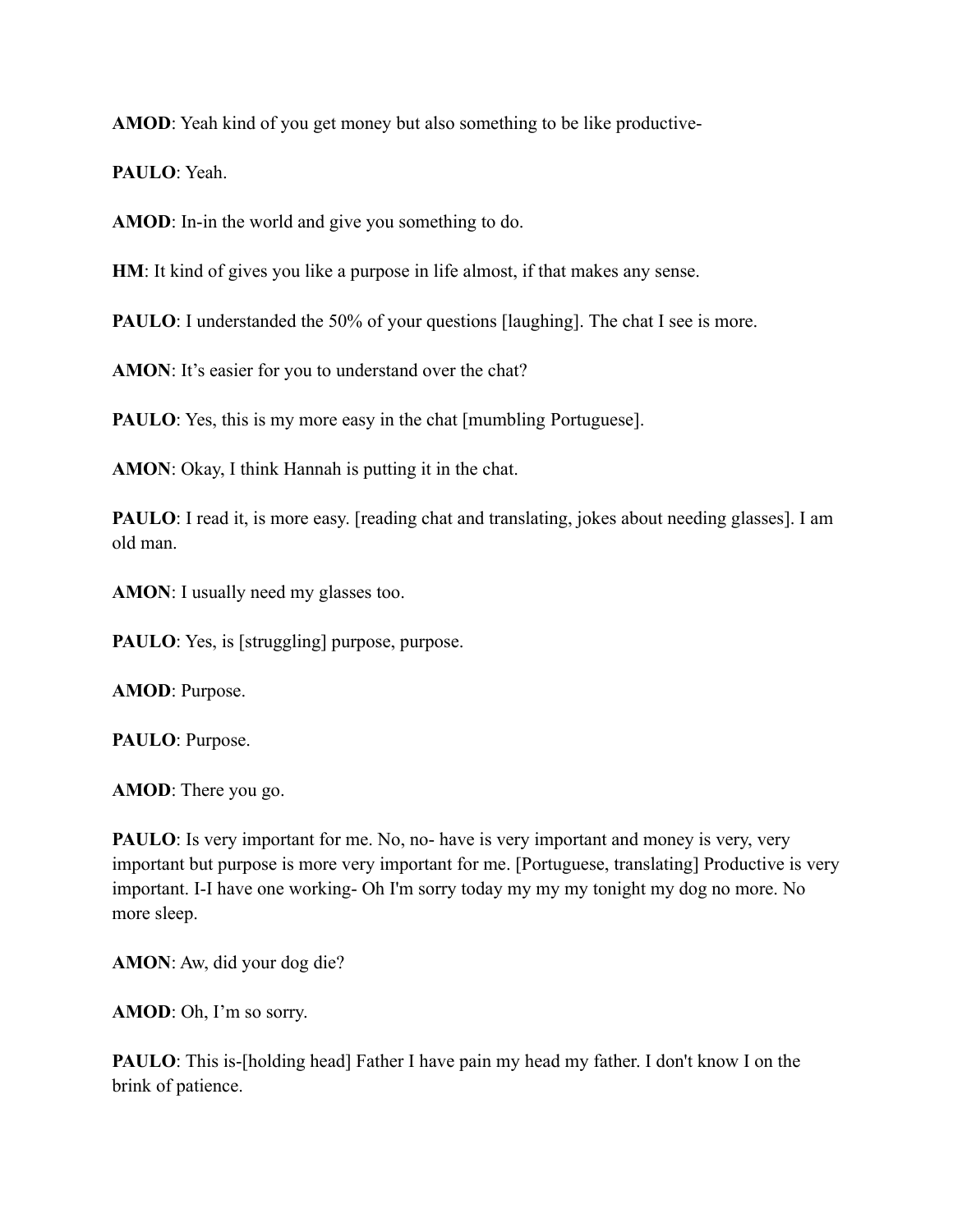**AMON**: You have a lot going on your mind. It's okay, you're still doing great.

**PAULO**: Okay okay.

**AMON**: I'm sorry to hear about your dog.

**PAULO**: Yeah, my dog is my my my are my-

**AMON**: Your love?

**PAULO**: [Portuguese] My greater health, health. My-my importance. My daughter is important, more important for me.

**AMOD**: Yeah.

**PAULO**: I living for my daughter today, I work my daughter, I study my daughter. It's very very important. I love more.

**AMON**: That's totally understandable.

**PAULO**: But question six okay. [reading] Does working have to feel good? Ah, does working have make your feel good. Oh, no problem, it's no problem for me. I like educating myself and successfully complete my tasks. [correcting himself] Tasks, tasks.

**AMOD**: Yeah. Tasks.

**PAULO**: Tasks. And I dedications and working for complete tasks is more important for me. No [Portuguese] money this complete, complete tasks is important [snaps, in good mood]. [reading] Should the government help people who are unemployed, unemployed, unemployed.

**AMON**: Unemployed.

**PAULO**: Um, I don't know. This is more many people's no working.

**AMON**: Yeah.

**PAULO**: It depends, the economic, situation economical of the country.

**AMON**: Right.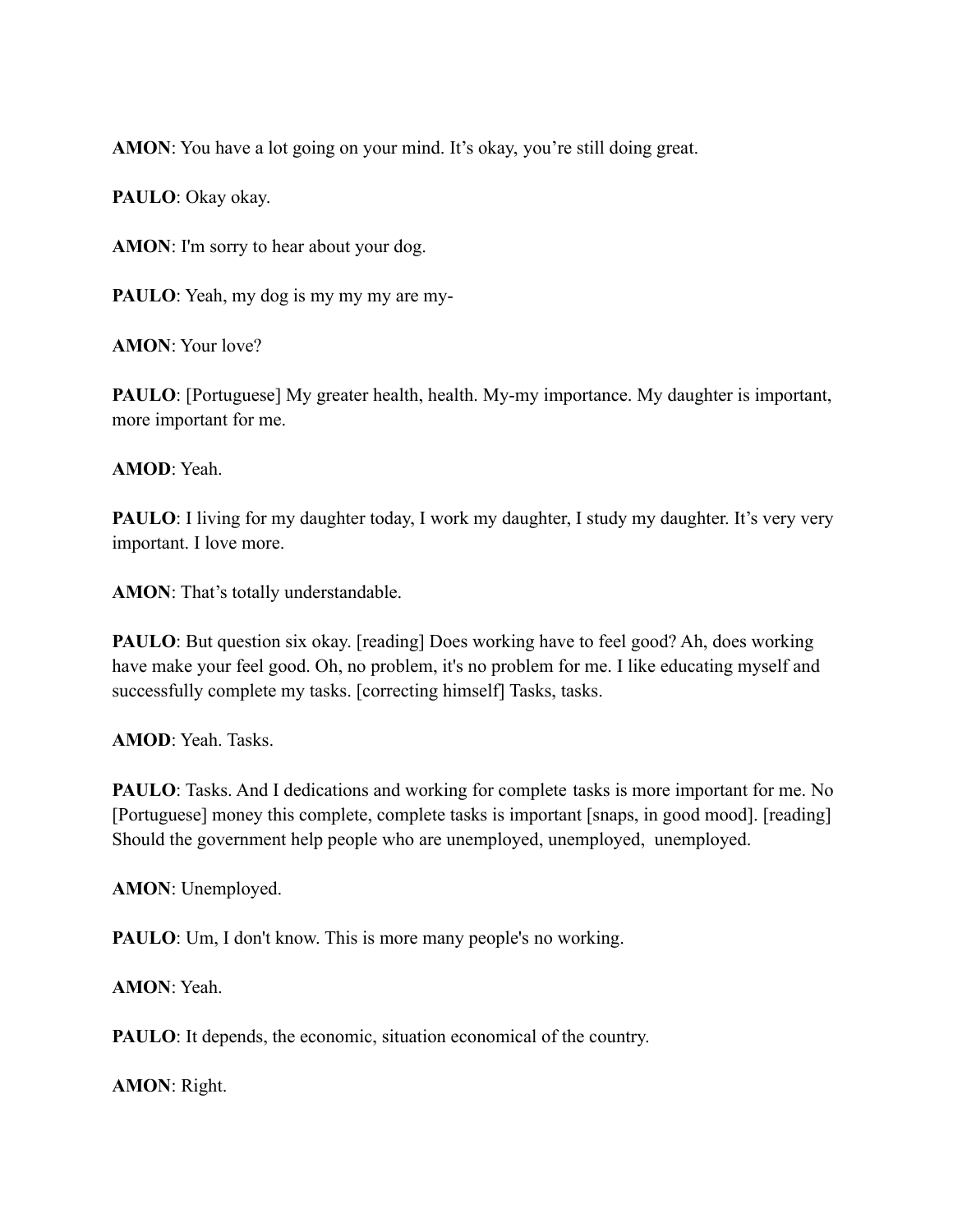**PAULO**: [shaking head, unsure] I think in this government, govern, as creating mechanisms for [stuttering, struggling] oh g-g-generating jobs.

**AMOD**: Generating jobs, yeah.

**PAULO**: Generating jobs. Creating a mechanism and generate jobs is governance is is is important. No [giving hand motion] money. The people [acting out relaxing] In the House. Oh, my my governs deposit money my account. No. Depend, depends the people's for people's. The situation economic depends. But more important creations mechanisms for generate jobs, I think, I think.

**AMOD**: Yeah.

**PAULO**: In Brazil, in Brazil many peoples [relaxing], all the government did my my my pay. No, no, no, no, no, is no is correct. That's correct as working productions productions in countries [unintelligible]. No ah, this is is in Brazil is very people's work in the departments governments. Very, very people's. My wife is working in the university, in the States. Is another people's. No, no, no, no, no [Portuguese] working, no, no, no, no, go no go into the working for receiving, no, no, no, no working. USA I don't know, but the world that you [Portuguese, translating]. Supported by the govern. No working good, no working good. But, come on. [reading, singing] Are there any jobs which show all in before men, what about for woman? Depend the-the situations the work and the- is necessary and the physical.

**AMOD**: Yeah, the physical work.

**PAULO**: Depends. But I believe that mental capacity. No is this, no, no problem. No problem, depends the physical. No, no mental.

**AMON**: No mental.

**PAULO**: No mental, no mental. But it depends the culture, the people, the studying.

**AMON**: Culture and the people.

**PAULO**: The study small? But the study [levels hands]. Man and woman no problem. Okay? [laughs].

**AMOD**: Yeah yeah, yeah.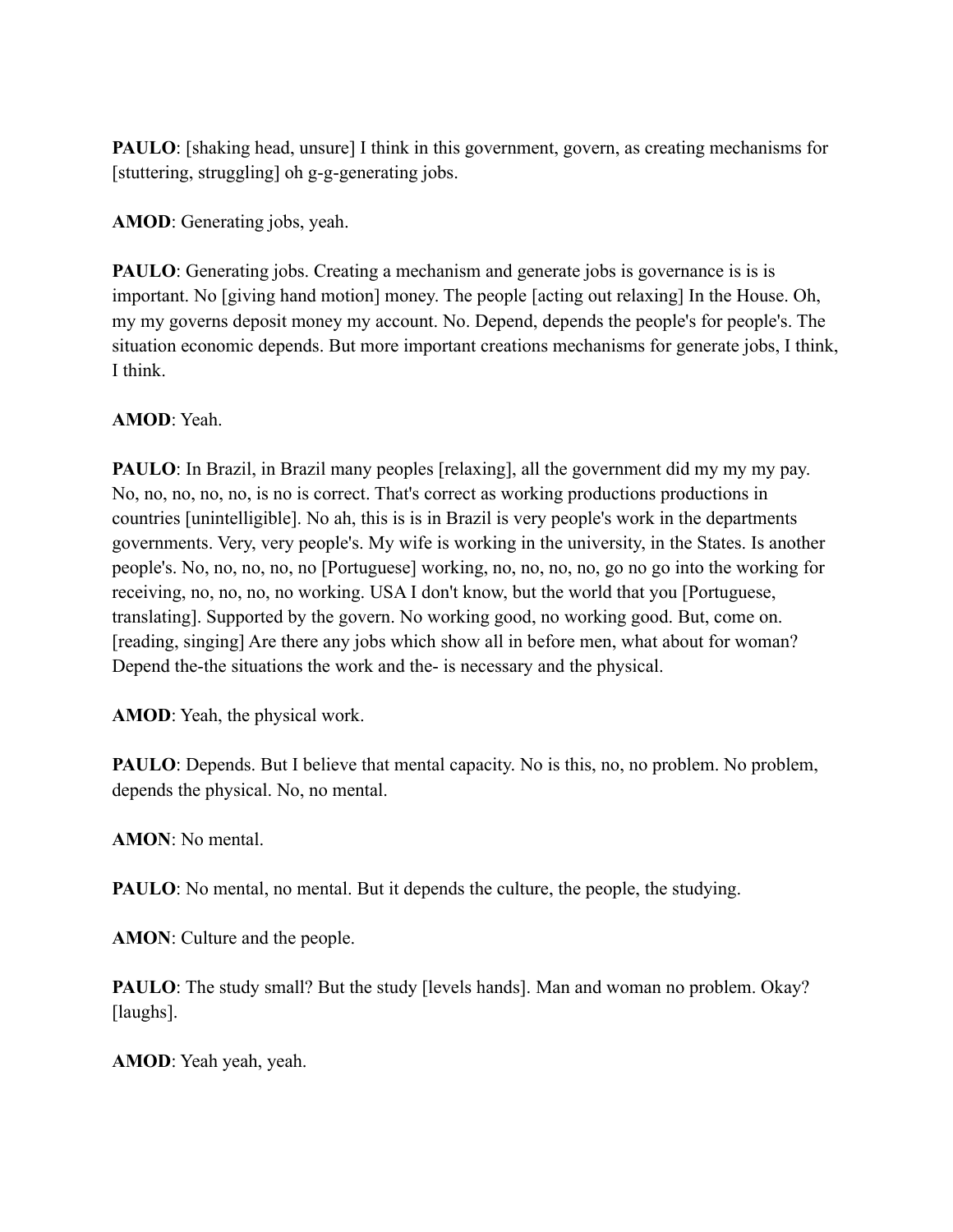# **PAULO**: Understanding right?

**AMOD**: Yeah, we're understanding just fine.

**PAULO**: Okay, and nine questions. [reading] Should women be paid the same as men for doing the same jobs. Ah yes, yes, this is is very necessary. Yes, no problem. I think it should be like that, but it's not reality in my country now.

**AMOD**: Yeah.

**PAULO**: Yeah, and in my country in my board, this this difference, the the the jobs, and the women, more money. The women, no. Man more money. The women, small money. I don't understanding. This this this situations. My wife, more [Portuguese] more more money.

**AMOD**: Yeah, your wife, your wife makes more money than you do.

**PAULO**: Yeah, today it is my reality [laughing]. But, [reading] what is the [struggling].

**AMOD**: Retirement.

**PAULO**: Retirement is in your country, what should it be? Retirement [asks question in Portuguese] stopping, stopping working?

**AMON**: Yeah.

**AMOD**: Yeah.

PAULO: Retirement, okay. But, in Brazil [reading] retirement and my country. 65 years for man, 60 years for women the people's. But the contribution. [talks over Aiyana] Oh sorry?

**AMON**: Oh that's kind of around the age as here, I think it's 65, yeah.

**PAULO**: But in contribution for the govern the tax, tax, the contribution this 30-35 years for man, 30 years for women. It's different.

**AMON**: You still see a different with women.

**PAULO**: But [reading] ah. Should the women be paid for doing the same jobs, no different. No, [unintelligible] for difference. But, depends on the physical now. The physical woman, the physical man.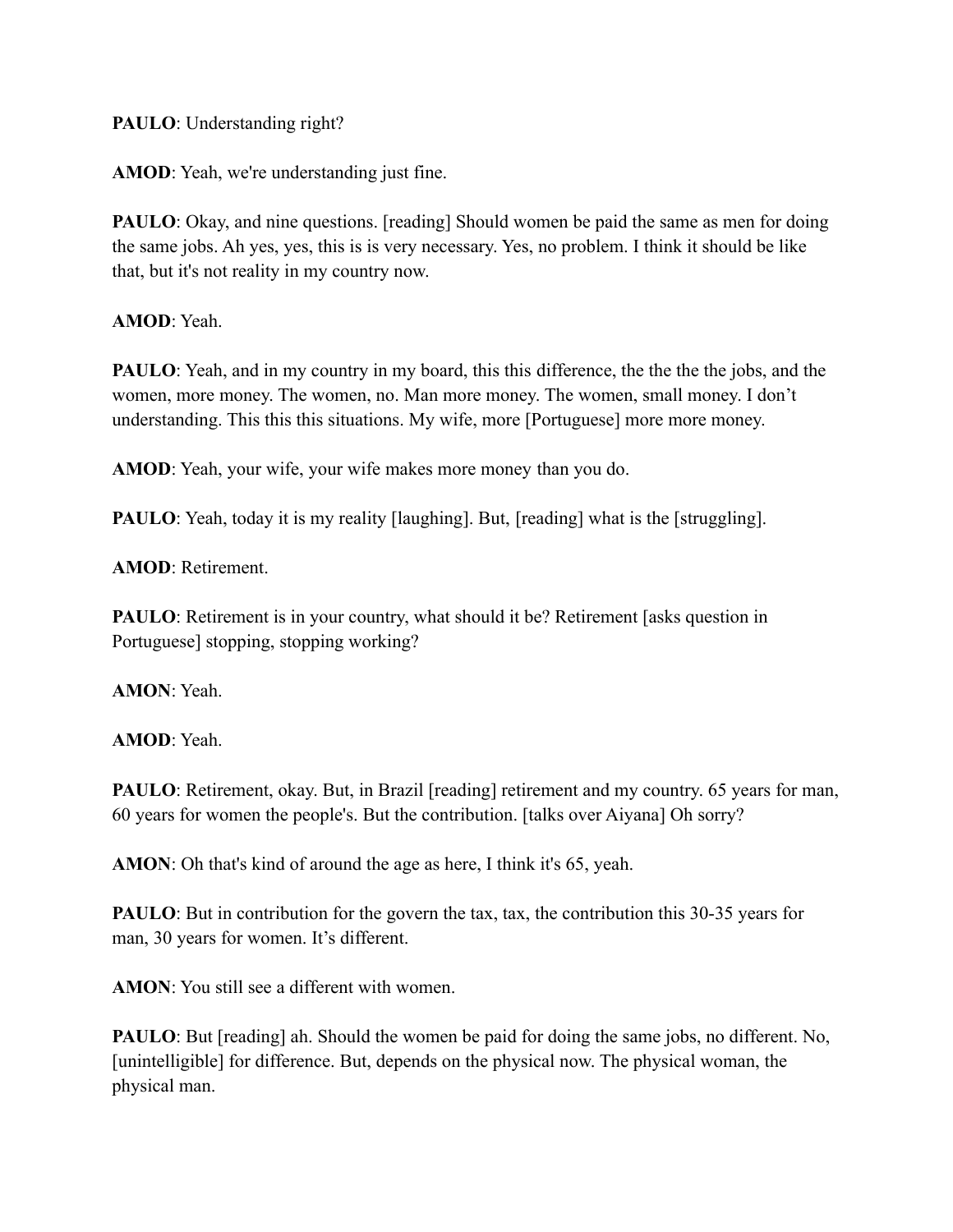**AMON**: Right.

**PAULO**: It's different. [struggling] Reti-re, what? Como? Word. Word pronunciation.

**AMON and AMOD**: Retirement.

**PAULO**: Retirement. Yeah that's right, retirement is now! [leans back joking relaxation] Oh!

**AMON**: [laughing] Time for you to retire?

**PAULO**: I am five-five [holding up 5 fingers] fifty-fifty years.

**AMON**: 55 years?

**PAULO**: Ah, yes. For 10 years for retirement [leans back, relaxing].

**AMON**: You're getting close.

**AMOD**: Almost there.

**PAULO**: Okay, that's very good, very good. My my [Portuguese, translating]. This is, oh my. Just just moment! These my years, these year my [unintelligible] years. I was so so [Portuguese]. I am just going to study.

**AMON**: Just going to study?

**PAULO**: No, no. My social, social [in Portuguese, shows social security card].

**AMOD**: Social security.

**PAULO**: Social security to go driving today.

AMON: Oh, are you going to get your driver's license?

## **[Timestamp: 40:00]**

**PAULO**: Driver's license, I repeat. No pass [Portuguese, steering wheel with hands] the problems.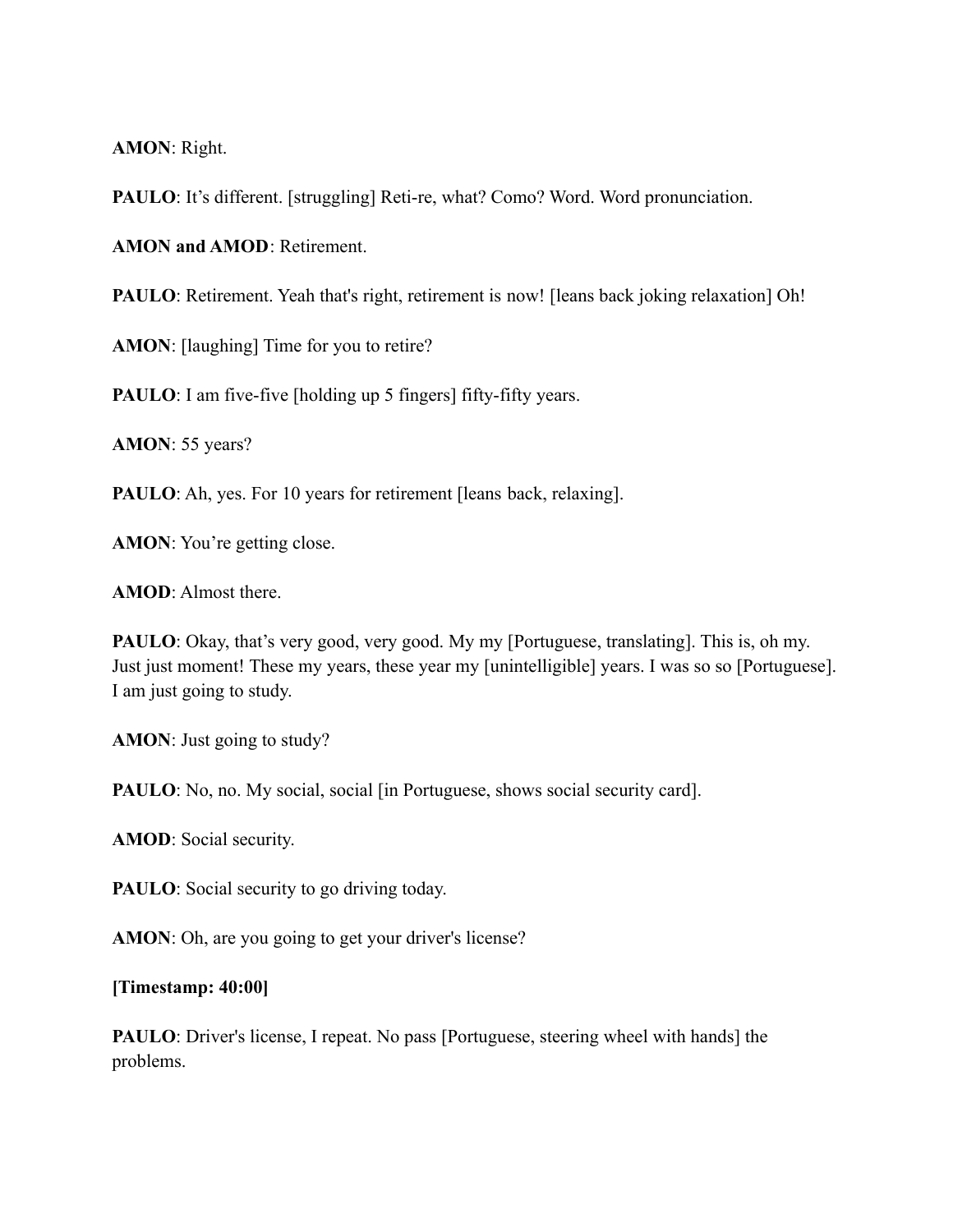**AMON**: Oh, you didn't pass the driver's test?

**PAULO**: No, no, no, the questions. The questions-

**AMOD**: Oh, the questions.

**PAULO**: The questions in English [scratching head as if confused]. Oh, my gosh. But, [Portuguese, translating]. 20 questions, 20 questions, is correct.

**AMON**: 20 questions [nodding head], okay.

**PAULO**: Five questions not correct. No pass [Portuguese].

**AMOD**: Yeah.

**AMON**: That's really hard.

**PAULO**: But my authorizations [shows drivers license].

**AMOD**: Mhm.

**PAULO**: [unintelligible]. This is necessary documents.

**AMOD**: Very.

PAULO: Necessary, for job in the USA. Let's go!

**KW**: They don't have a translator for you, when you take the test?

**PAULO**: Sorry?

**KW**: They don't have somebody there to help you with the English questions?

PAULO: Ah. I- I- I need, I need to have you. Yeah.

**KW**: And they don't have that?

**PAULO**: No, no.

**KW**: Oh, that's awful. Yeah, yeah they should help you.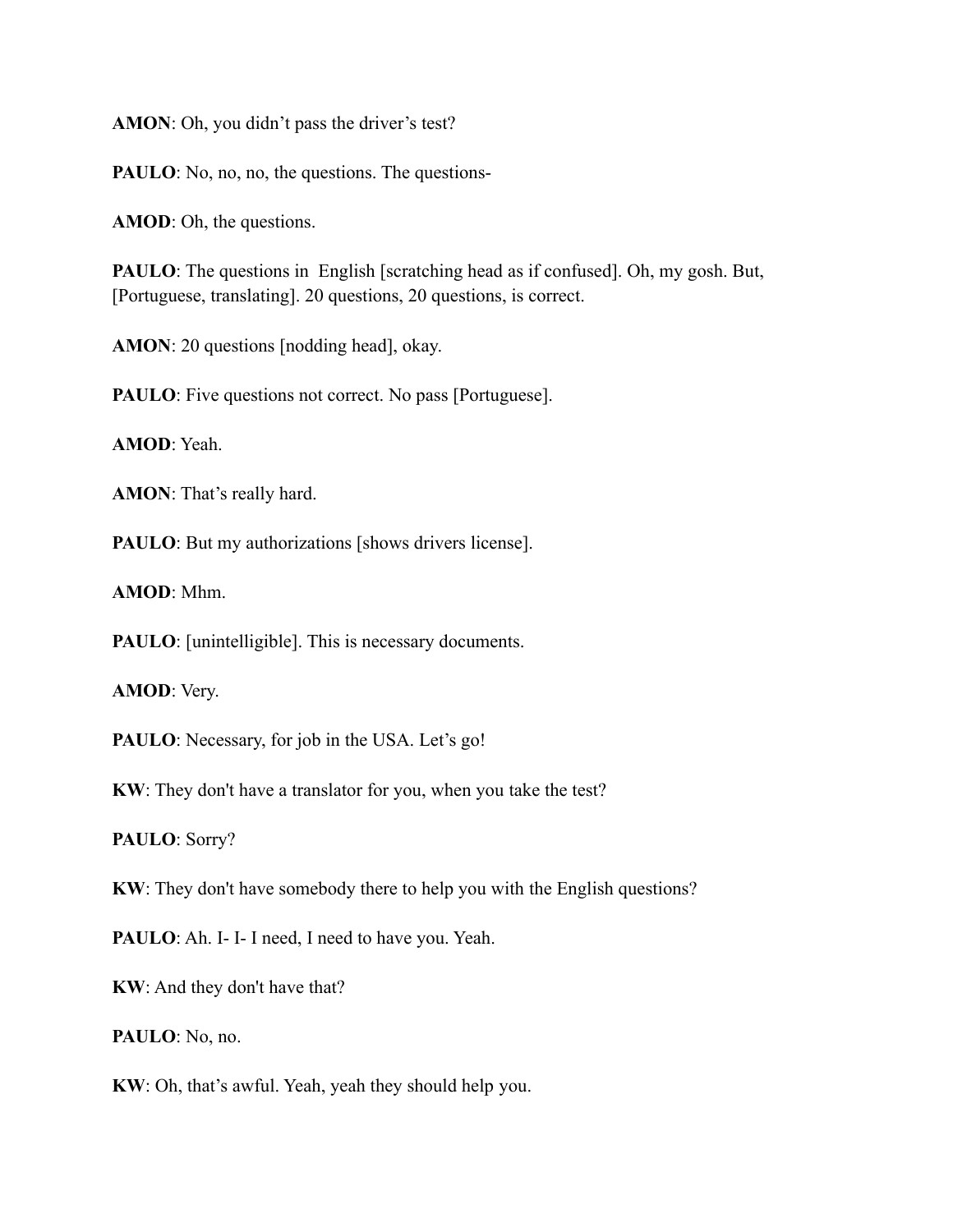**PAULO**: Yeah. It's true, it's true.

**KW**: But you got it this time [thumbs up].

**PAULO**: Yeah.

**KW**: You can do it.

**PAULO**: [laughing] Okay. But as I speak in, [points at watch] the time.

**AMOD**: Mhm, yeah.

**PAULO**: Proxima [*next* in Portuguese], next, next, to next Thursday. Thursday.

**AMOD**: No, there's no meeting next-

PAULO: No, not Thursday, not next-

**AMOD**: Yeah, no meeting next Tuesday.

**PAULO**: Yeah, yeah, okay. But is very good, speaking for you very, very good is more important for me. I love it [Portuguese] The process, the translations, please Kayla [laughing, speaks Portuguese].

**KW**: I don't know that one [laughing].

**PAULO**: [unintelligible], okay.

**KW**: You're doing a lot better than the first day.

**PAULO**: Okay, thank you, thank you very much. And health more health, health, salud, more health for people's in the world. Okay. bye bye.

**KW**: Thank you!

**AMOD**: Bye Paulo!

**[PAULO leaves]**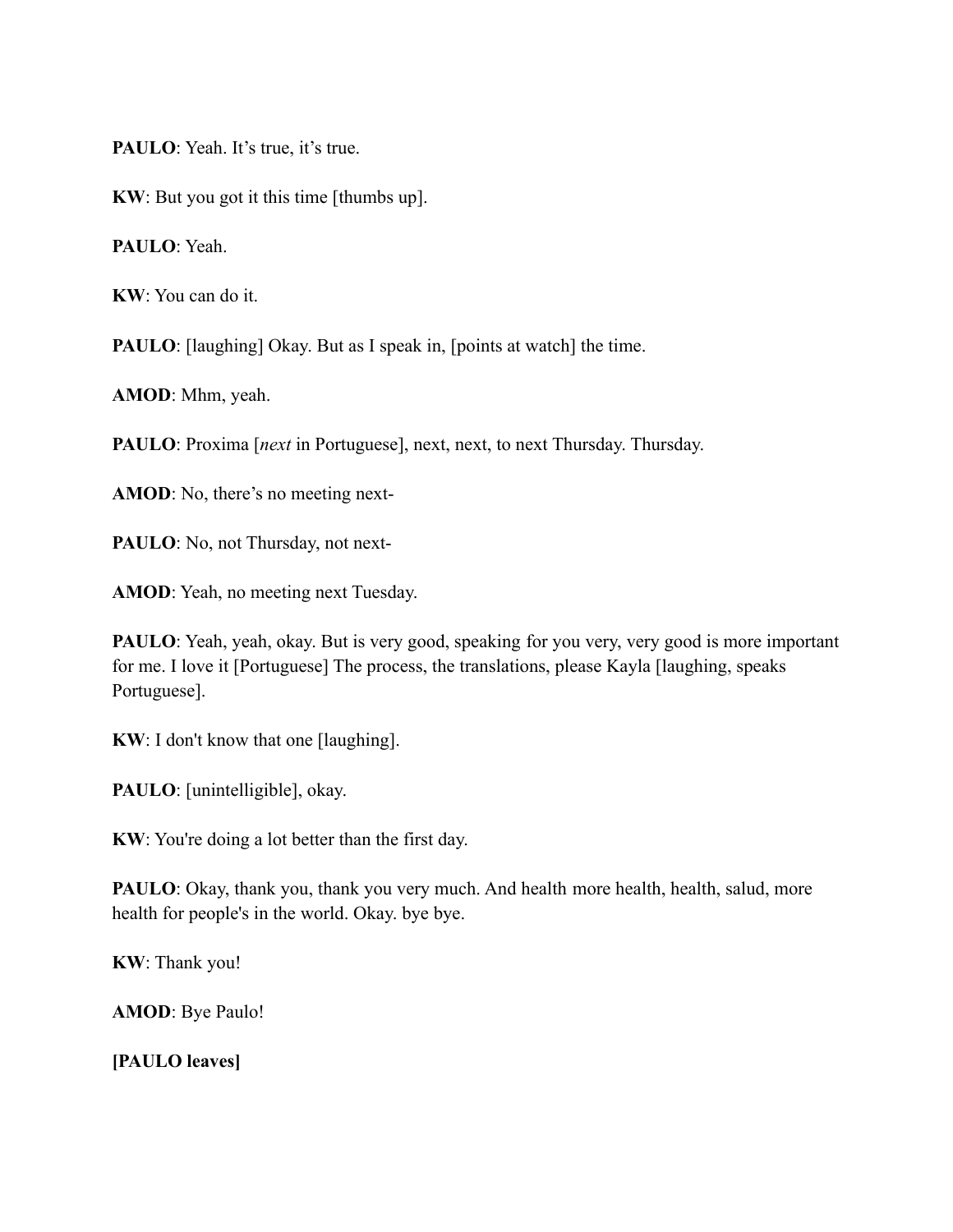**AMOD**: Do you guys want to go over anything while we have some of us here?

**HM**: Sure let's go for it.

**AMOD**: I don't think we're going to have Paolo here for the very last session. I'm not sure I know at the beginning of all this Karin said that she kind of lied and said that there was only the five sessions. But, um, yeah, is there… is there anything that you guys know that I could do to help with like, the… the transcripts or anything?

**HM**: Honestly, I don't even know, um, I mean I don't know about you guys but I would be okay with doing the transcripts even if it's completely on my own. I have a lot of experience doing transcriptions so I don't mind it. Because I used to volunteer at the Greeley history museums and I did a lot of oral transcribing, and so um I can do that, and if no one else wants to, and if someone wants to they can that's fine I don't mind. But I don't know, I guess I just feel almost like useless in this project cause I'm like I haven't really done anything. And then like-

**AMOD**: I've been feeling really useless too, I feel like I'm just putting out a notification every week and that's all I do.

**AMON**: You know yeah like once we meet we're going to meet on Thursday at 1:45 correct.

**AMOD**: I think so.

**AMON**: I think so yeah I think once we're able to, like all get together and like sit down and figure everything out it'll be a lot easier because yeah I feel like a chicken with the it's head cut off right now. I have no idea what's going on.

**AMOD**: But at least we're all in the same boat.

**AMON**: Yeah.

**HM**: Yeah um… and yeah so, um since I won't be at the meeting on Thursday, because I have class starting at two. And I'd miss it, but I have to take my midterm during that time, um so yeah, um if you guys could just like keep me in the loop um and if there's work that needs to be done just tell me, I will do it, I do not mind, especially since it's going to be spring break. I've got all the time in the world, and so just you know, keep me in the loop, and let me know what you guys need from me.

**AMOD**: Okay, no problem. I'll fill out um- I'll take notes.